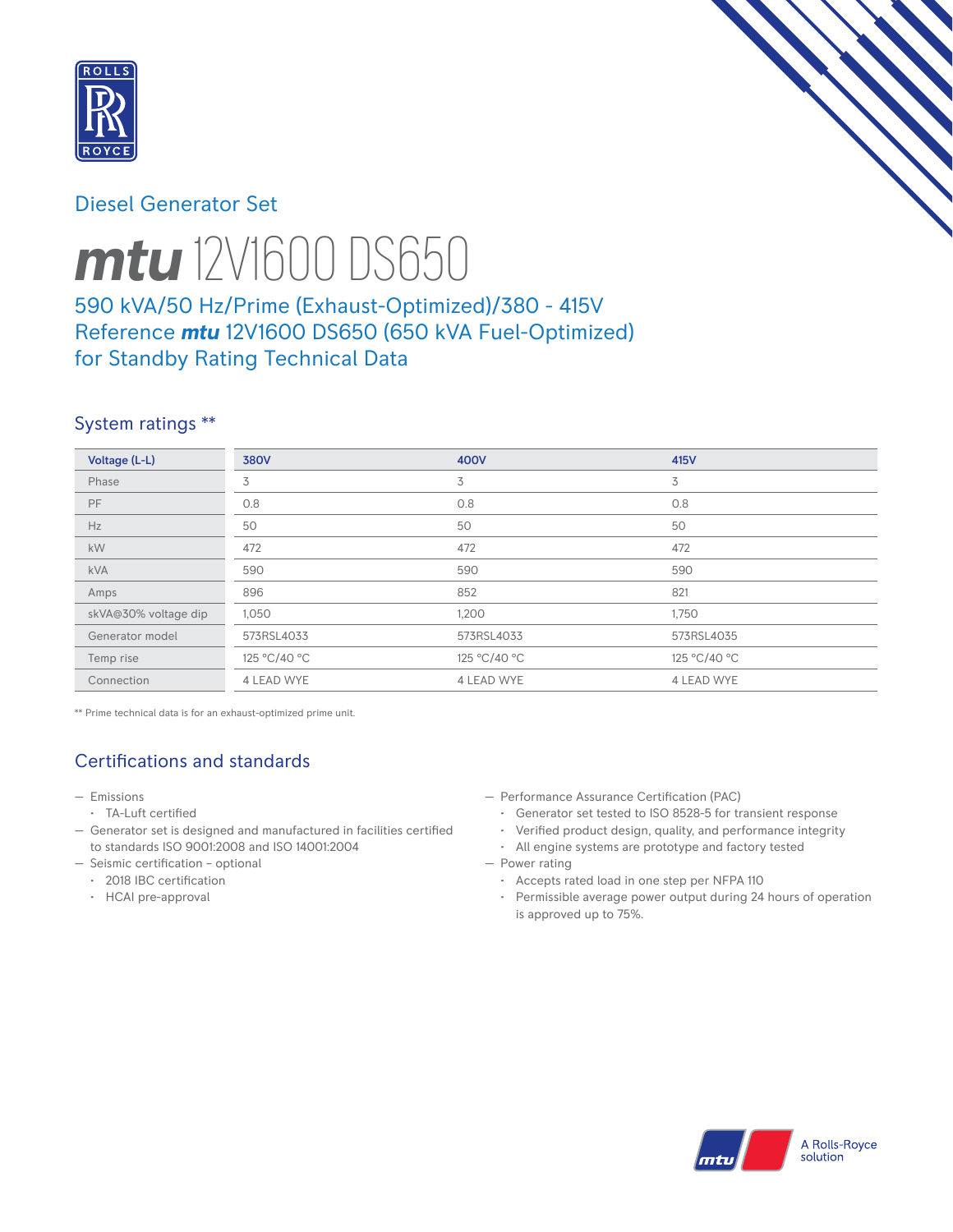## Standard features \*

- Single source supplier
- Global product support
- Two (2) Year/3,000 Hour Basic Limited Warranty
- 12V1600 diesel engine
	- 21.0 liter displacement
	- Common rail fuel injection
	- 4-cycle
- Engine-generator resilient mounted
- Complete range of accessories
- Cooling system
- Integral set-mounted
	- Engine-driven fan

# Standard equipment \*

#### Engine

- Air cleaners
- Oil pump
- Oil drain extension and shut-off valve
- Full flow oil filters
- Closed crankcase ventilation
- Jacket water pump
- Thermostats
- Blower fan and fan drive
- Radiator unit mounted
- Electric starting motor 24V
- Governor electronic isochronous
- Base formed steel
- SAE flywheel and bell housing
- Charging alternator 24V
- Battery box and cables
- Flexible fuel connectors
- Flexible exhaust connection
- TA-Luft compliant engine

#### **Generator**

- NEMA MG1, IEEE, and ANSI standards compliance for temperature rise and motor starting
- Sustained short circuit current of up to 250% of the rated current for up to 10 seconds
- Self-ventilated
- Superior voltage waveform
- Digital, solid state, volts-per-hertz regulator
- Brushless alternator with brushless pilot exciter
- 4 pole, rotating field
- 105 °C maximum prime temperature rise
- 1-bearing, sealed
- Flexible coupling
- Full amortisseur windings
- 125% rotor balancing
- 3-phase voltage sensing
- $\pm$  0.25% voltage regulation no load to full load
- 100% of rated load one step
- 5% maximum total harmonic distortion
- Generator
	- Brushless, rotating field generator
	- 2/3 pitch windings
	- Permanent Magnet Generator (PMG) supply to regulator
- 250% short circuit capability
- Digital control panel(s)
	- UL recognized, CSA certified, NFPA 110
	- Complete system metering
	- LCD display

## Digital control panel(s)

- Digital metering
- Engine parameters
- Generator protection functions
- Engine protection
- CANBus ECU communications
- Windows®-based software
- Multilingual capability
- Communications to remote annunciator
- Programmable input and output contacts
- UL recognized, CSA certified, CE approved
- Event recording
- IP 54 front panel rating with integrated gasket
- NFPA 110 compatible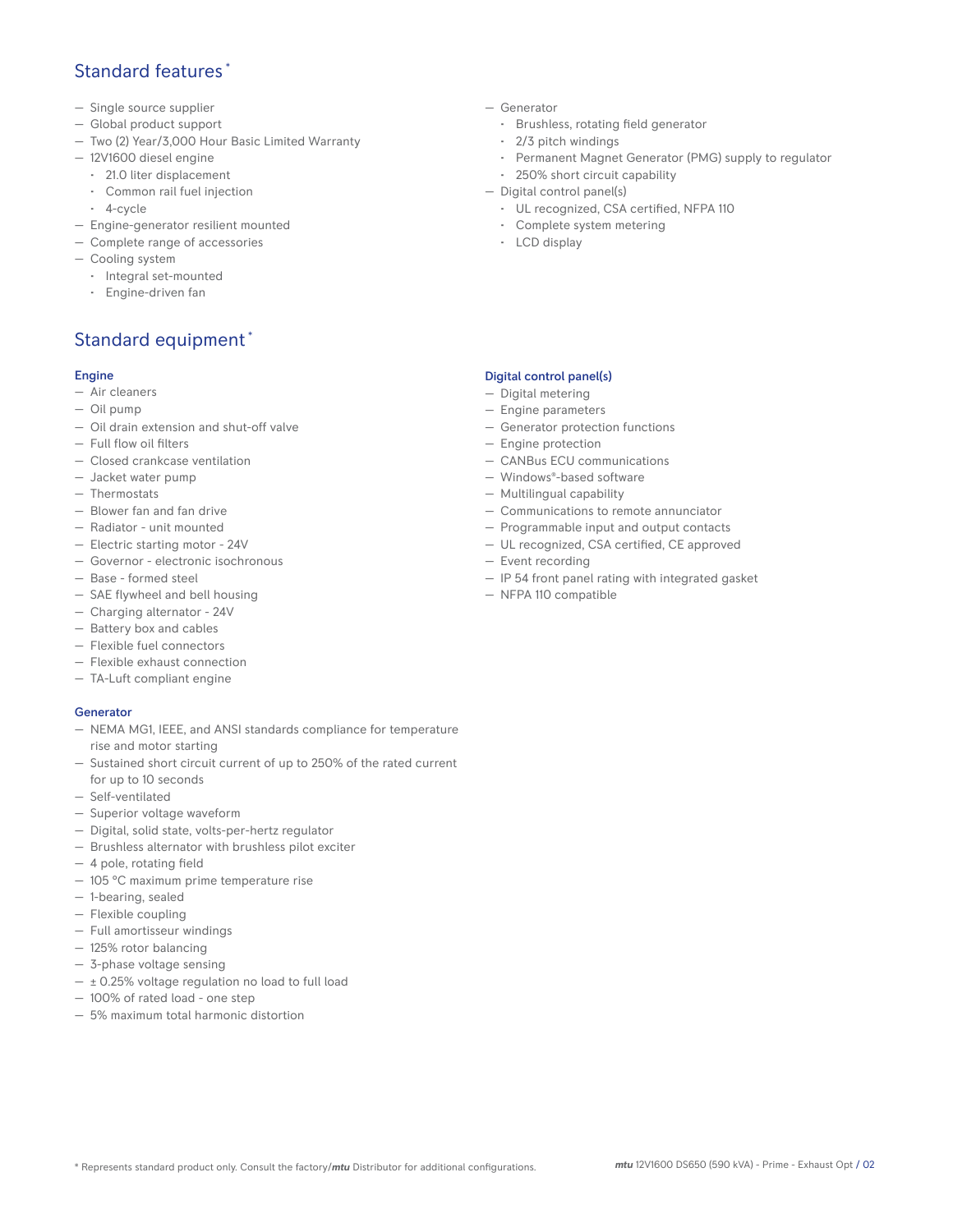# Application data

### Engine

| Manufacturer                | mtu                           |
|-----------------------------|-------------------------------|
| Model **                    | 12V1600G10F                   |
| Type                        | 4-cycle                       |
| Arrangement                 | $12-V$                        |
| Displacement: L (cu in)     | 21.0 (1,281)                  |
| Bore: cm (in)               | 12 (4.72)                     |
| Stroke: cm (in)             | 15(5.91)                      |
| Compression ratio           | 17.5:1                        |
| Rated rpm                   | 1.500                         |
| Engine governor             | electronic isochronous (ADEC) |
| Maximum power: kWm (bhp) ** | 524 (703)                     |
| Steady state frequency band | ± 0.25%                       |
| Air cleaner                 | dry                           |
|                             |                               |

## Liquid capacity

| Total oil system: L (gal)             | 73 (19.3)  |
|---------------------------------------|------------|
| Engine jacket water capacity: L (gal) | 65 (17.2)  |
| System coolant capacity: L (gal)      | 106 (28.1) |

#### Electrical

| 24    |
|-------|
| 1.050 |
| 4D    |
|       |
|       |

# **Fuel system**<br>Fuel supply

| <b>FUEL SYSTEM</b>             |                                             |
|--------------------------------|---------------------------------------------|
| Fuel supply connection size    | $-10$ JIC 37 $\degree$ female               |
|                                | M20 x 1.5 male adapter provided             |
| Fuel return connection size    | -6 JIC 37° female                           |
|                                | M <sub>14</sub> x 1.5 male adapter provided |
| Maximum fuel lift: m (ft)      | 5(16)                                       |
| Recommended fuel               | diesel #2                                   |
| Total fuel flow: L/hr (gal/hr) | 341.8 (90.3)                                |
|                                |                                             |

#### Fuel consumption \*\*

| <b>LUGL CONSUMPTION</b>                                              |              |
|----------------------------------------------------------------------|--------------|
| At 100% of power rating: L/hr (gal/hr)                               | 126 (33.4)   |
| At 75% of power rating: L/hr (gal/hr)                                | 95(25.1)     |
| At 50% of power rating: L/hr (gal/hr)                                | 65 (17.2)    |
|                                                                      |              |
| Cooling - radiator system **                                         |              |
| Ambient capacity of radiator: °C (°F)                                | 50 (122)     |
| Maximum restriction of cooling air:                                  |              |
| intake and discharge side of radiator: kPa (in. H <sub>2</sub> 0)    | 0.2(0.8)     |
| Water pump capacity: L/min (gpm)                                     | 433 (115)    |
| Heat rejection to coolant: kW (BTUM)                                 | 225 (12,795) |
| Heat rejection to after cooler: kW (BTUM)                            | 121 (6,881)  |
| Heat radiated to ambient: kW (BTUM)                                  | 52.5 (2,985) |
| Fan power: kW (hp)                                                   | 25.4 (34)    |
| Air requirements **                                                  |              |
| Aspirating: *m <sup>3</sup> /min (SCFM)                              | 36 (1,271)   |
| Air flow required for radiator                                       |              |
| cooled unit: *m <sup>3</sup> /min (SCFM)                             | 803 (28,350) |
| Remote cooled applications; air flow required for                    |              |
| dissipation of radiated generator set heat for a                     |              |
| maximum of 25 °F rise: *m <sup>3</sup> /min (SCFM)                   | 191 (6,733)  |
|                                                                      |              |
| * Air density = $1.184 \text{ kg/m}^3$ (0.0739 lbm/ft <sup>3</sup> ) |              |
| <b>Exhaust system **</b>                                             |              |
| Gas temperature (stack): °C (°F)                                     | 466 (871)    |
| Gas volume at stack temperature: m <sup>3</sup> /min (CFM)           | 96 (3,390)   |
| Maximum allowable back pressure at                                   |              |
|                                                                      |              |

outlet of engine, before piping: kPa (in.  $H_2$ 0)  $\hspace{1.6cm}8.5\ (34.1)$ 

|  |  | Primo tochnical data is for an exhaust-ontimized primo unit |  |
|--|--|-------------------------------------------------------------|--|